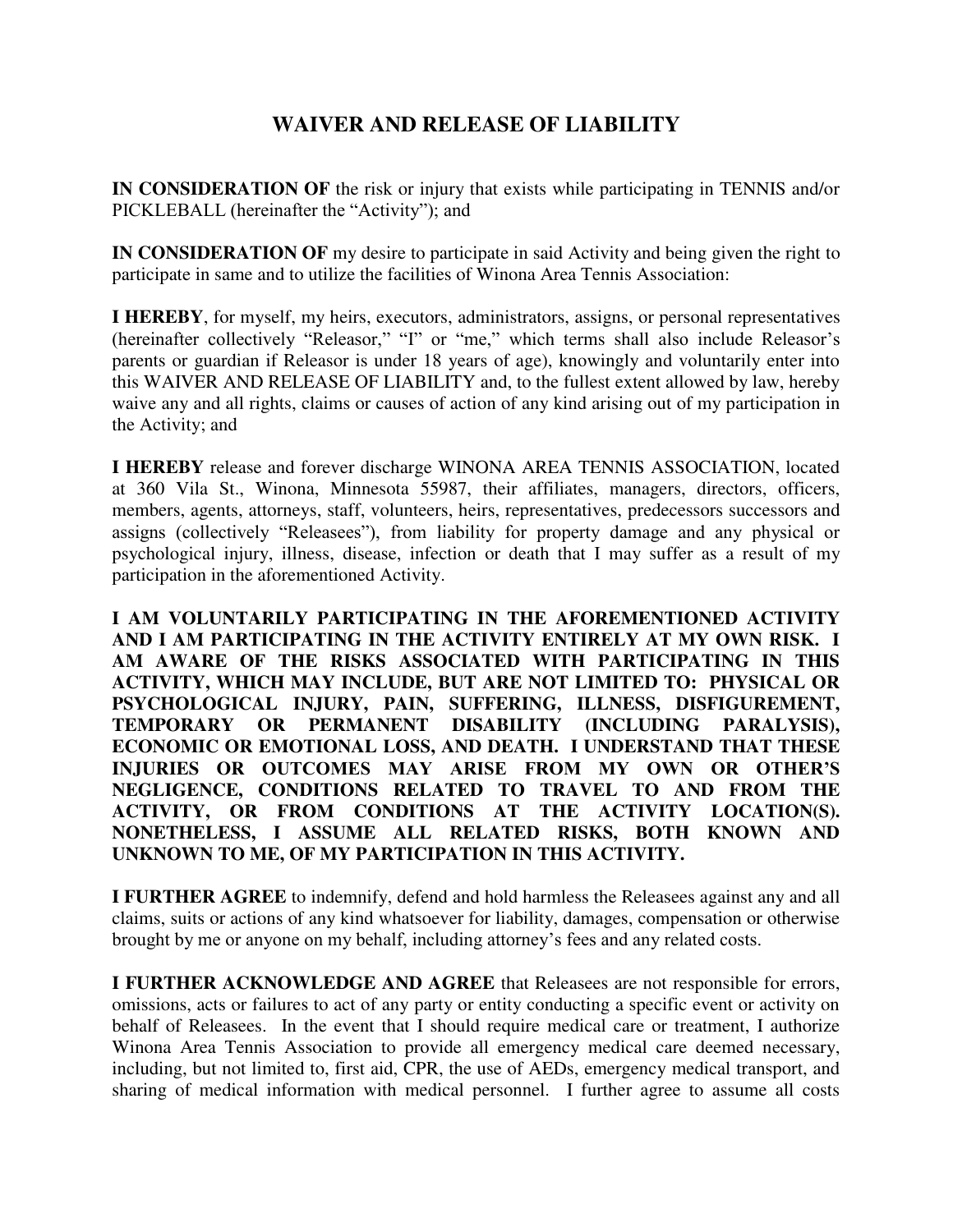involved and agree to be financially responsible for any costs incurred as a result of such treatment. I am aware and understand that I should carry my own health insurance.

**I FURTHER ACKNOWLEDGE** that this Activity may involve a test of a person's physical and mental limits and may carry with it the potential for death, serious injury, and property loss. I agree not to participate in the Activity unless I am medically able and properly trained, and I agree to abide by the decision of the Winona Area Tennis Association official or agent, regarding my approval to participate in the Activity.

**I HEREBY ACKNOWLEDGE THAT I HAVE CAREFULLY READ THIS "WAIVER AND RELEASE" AND FULLY UNDERSTAND THAT IT IS A RELEASE OF LIABILITY. I EXPRESSLY AGREE TO RELEASE AND DISCHARGE Winona Area Tennis Association AND ALL OF ITS AFFILIATES, MANAGERS, MEMBERS, DIRECTORS, OFFICERS, AGENTS, ATTORNEYS, STAFF, VOLUNTEERS, HEIRS, REPRESENTATIVES, PREDECESSORS, SUCCESSORS AND ASSIGNS, FROM ANY AND ALL CLAIMS OR CAUSES OF ACTION AND I VOLUNTARILY GIVE UP OR WAIVE ANY RIGHT THAT I OTHERWISE HAVE TO BRING A LEGAL ACTION AGAINST Winona Area Tennis Association FOR PERSONAL INJURY OR PROPERTY DAMAGE.** 

To the extent that statute or case law does not prohibit releases for ordinary negligence, this release is also for such negligence on the part of Releasees. However, this release does not apply to the gross negligence or willful, wanton or intentional conduct of Releasees.

I agree that this Release shall be governed for all purposes by Minnesota law, without regard to any conflict of law principles. This Release supersedes any and all previous oral or written promises or other agreements.

In the event that any damage to equipment or facilities occurs as a result of my or my family's or my agent's willful actions, neglect or recklessness, I acknowledge and agree to be held liable for any and all costs associated with any such actions.

## **THIS WAIVER AND RELEASE OF LIABILITY SHALL REMAIN IN EFFECT FOR THE DURATION OF MY PARTICIPATION IN THE ACTIVITY, DURING THIS INITIAL AND ALL SUBSEQUENT EVENTS OF PARTICIPATION DURING THE 2020-2021 SEASON (FROM \_\_\_\_\_\_\_\_\_\_\_\_\_\_\_\_ THROUGH AUGUST 31, 2021**.

**THIS AGREEMENT** was entered into at arm's-length, without duress or coercion, and is to be interpreted as an agreement between two parties of equal bargaining strength. Both Participant, \_\_\_\_\_\_\_\_\_\_\_\_\_\_\_\_\_\_\_\_\_\_\_\_\_, and Winona Area Tennis Association agree that this agreement is clear and unambiguous as to its terms, and that no other evidence shall be used or admitted to alter or explain the terms of this agreement, but that it will be interpreted based on the language in accordance with the purposes for which it is entered into.

In the event that any provision contained within this Waiver and Release of Liability shall be deemed to be severable or invalid, or if any term, condition, phrase or portion of this agreement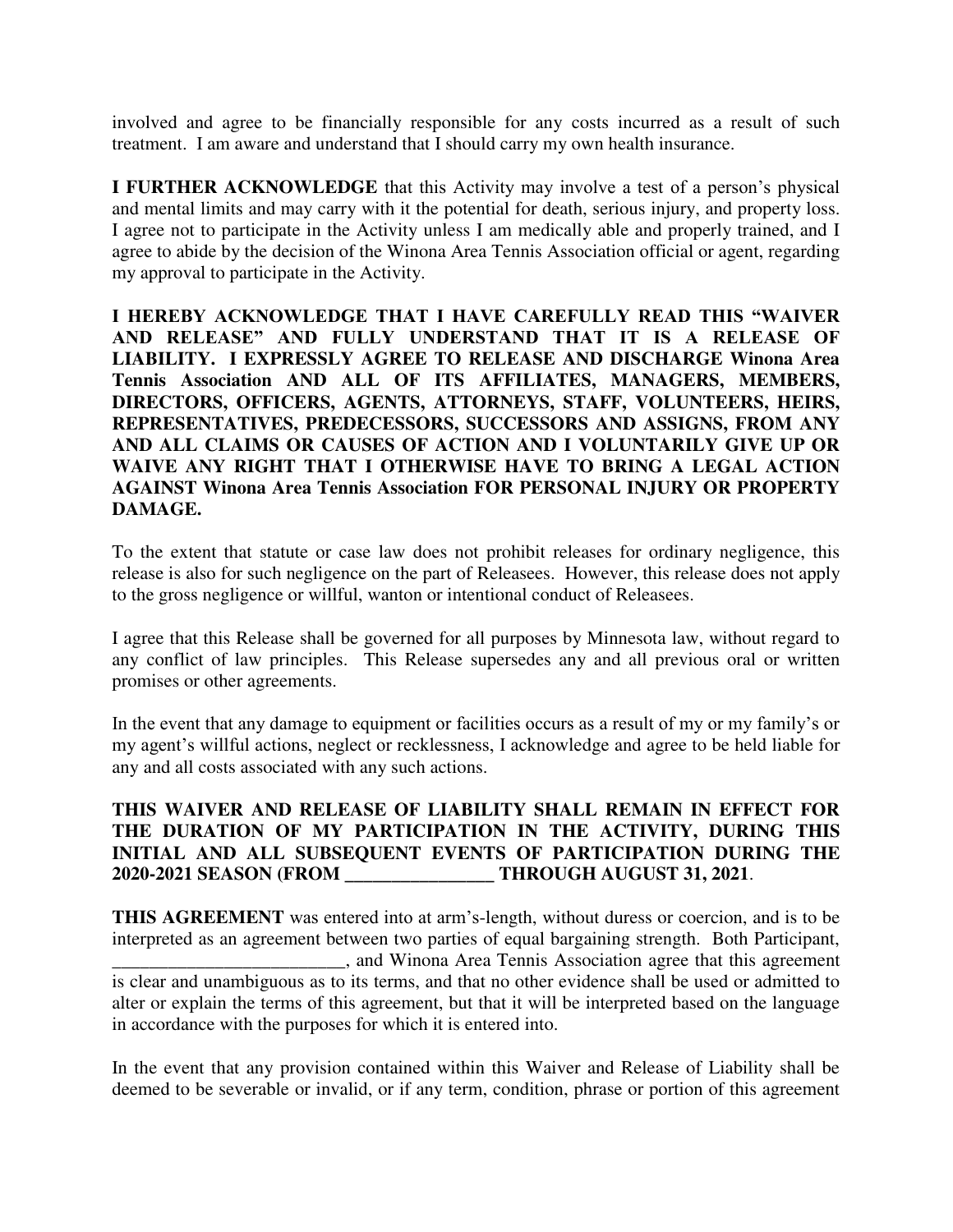shall be determined to be unlawful or otherwise unenforceable, the remainder of this agreement shall remain in full force and effect. If a court should find any provision of this agreement to be invalid or unenforceable, but that by limiting said provision it would become valid and enforceable, then said provision shall be deemed to be written, construed and enforced as so limited.

In the event of an emergency, please contact the following person(s) in the order presented:

| <b>Emergency Contact</b> | <b>Contact Relationship</b> | <b>Contact Telephone</b> |  |
|--------------------------|-----------------------------|--------------------------|--|
|                          |                             |                          |  |
|                          |                             |                          |  |
|                          |                             |                          |  |
|                          |                             |                          |  |
|                          |                             |                          |  |
|                          |                             |                          |  |
|                          |                             |                          |  |

## **I, THE UNDERSIGNED PARTICIPANT, AFFIRM THAT I AM OF THE AGE OF 18 YEARS OR OLDER, AND THAT I AM FREELY SIGNING THIS AGREEMENT. I CERTIFY THAT I HAVE READ THIS AGREEMENT, THAT I FULLY UNDERSTAND ITS CONTENT AND THAT THIS RELEASE CANNOT BE MODIFIED ORALLY. I AM AWARE THAT THIS IS A RELEASE OF LIABILITY AND A CONTRACT AND THAT I AM SIGNING IT OF MY OWN FREE WILL.**

| <b>Participant's Name:</b>    |  |  |
|-------------------------------|--|--|
|                               |  |  |
| <b>Participant's Address:</b> |  |  |
|                               |  |  |
|                               |  |  |
|                               |  |  |
|                               |  |  |
|                               |  |  |
| <b>Signature:</b>             |  |  |
|                               |  |  |
| Date:                         |  |  |
|                               |  |  |